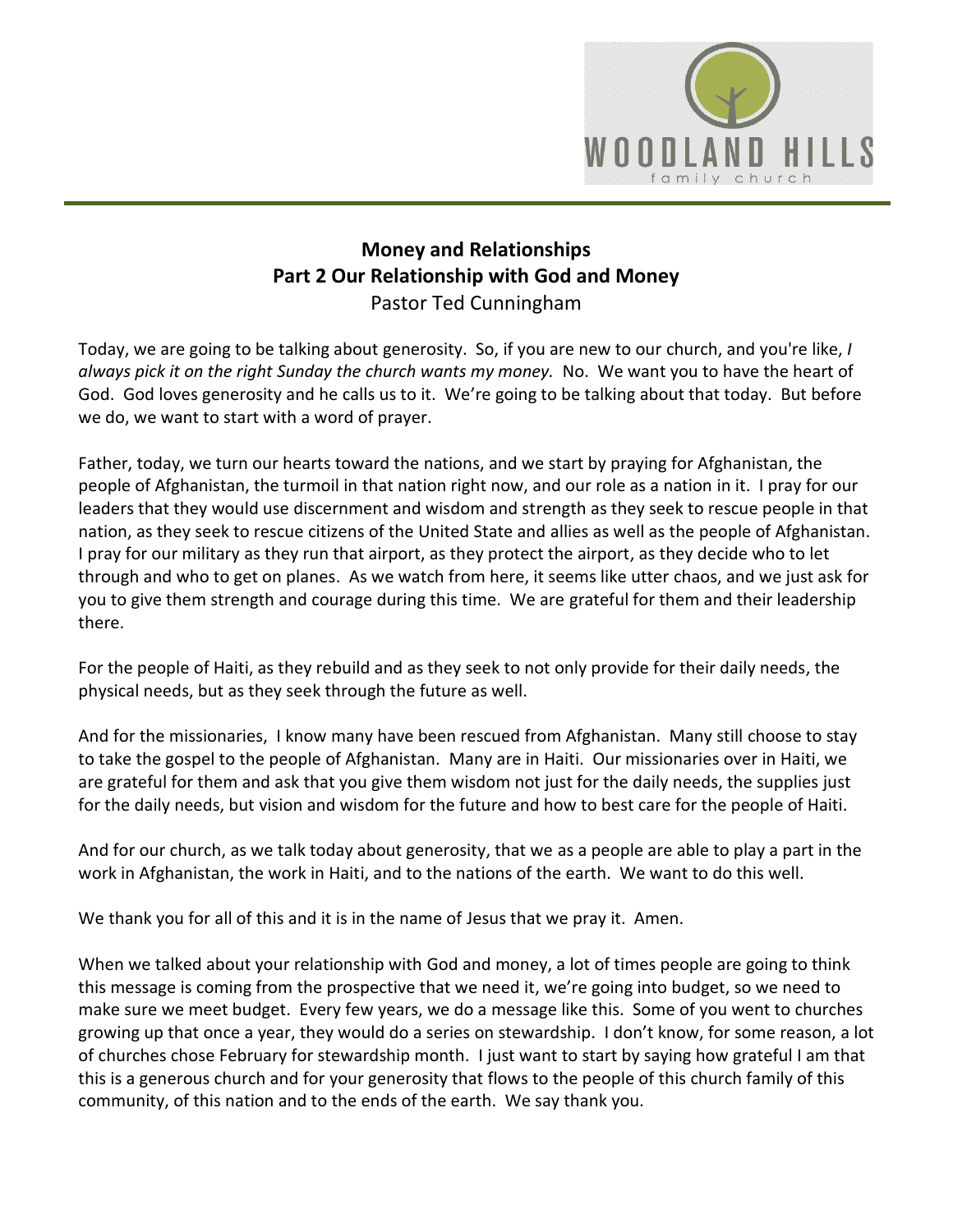Today is not about meeting a budget or getting our needs met here. You have done that, and you have gone above and beyond that we are able to respond in times of crisis to help people here and around the world, so we are grateful.

Last week, we started with Shaunti and Jeff Feldhahn, just entering this conversation of money. We looked at that a lot of us have been taught habits – budgets, percentages, to save and give and spend. I love how Shaunti put it last week. That's really step two. Taking a class on the mechanics of budgeting and all that and envelopes and all the different systems that you have, that's a great second step, but the first step is to look at the heart.

Today, we want to learn the heart behind how we handle money. We read last week that Jesus, in Matthew 6, says, "Were your treasure is there you heart will be also." I had more fun with this at the 8:30; let's see how this goes at 10:00 to decide if we do this at 11:30. If you have ever received speeding ticket in your life, would you raise your hand and keep it raised. Now I want you to, first of all, start right there out in the courtyard, Gathering Place. We're going to start with how fast your hands went up right there. I just looked around and it wasn't just hands going up… Keep them up for a second because I'm going to find out who the biggest criminals in the room are. Not only do your hands go up fast, but there's also a certain level of cockiness some of you sent your hand up with.

If it was 20 mph over the speed limit or less, put your hand down. That's about half the room. If it was 30 mph or less, put your hand down. If it was 40 Mph or less, put your hands down. Wait until you hear about the sins of 8:30. I can't believe we don't have six people in jail out of that service. Watch. Are y'all ready? If it was 50 mph or less, put your hands down. Bruce Pettigrew, you are man of God. How many miles over the speed limit? Seventy-five miles an hour!? Oh, he was in a 35-mph zone. I wouldn't let the second piece out, Bruce; that's worse. Did you lose your license or go to jail? He said almost for all those out in the courtyard. Can anybody beat that? What? Carson, what? How fast? Listen, we were going to do a series starting next week called *Armor* where we go through the armor of God. We're going straight to Romans 13 in teaching you how to obey and submit to authority. You're terrible at it.

Now, all of that to say watch. Don't raise your hand on this next one. If I were to ask you to do the exact same thing we just did with your credit score… I don't think we would see many hands going up. If I were to ask you to do that with your credit card debt… We wouldn't be as braggadocios as we are with our criminal activity. I want you to know Sheriff Rader goes to this church, so I'm assuming the rest of you are Taney County people and Brad's problem. All of that to say, that just proves how sensitive of a topic this is. When we talk about our money and our relationship to it and ultimately our relationship to God, this is something we hold a lot closer. We're not shooting our hands up as fast. That's why Jesus went on in Matthew 6 to say, *"No one can serve two masters. Either you will hate the one and love the other, or you will be devoted to the one and despise the other. You cannot serve both God and money"*

Today, we are going to see money is not the root of all evil. Money is not the root of all kinds of evil. It is the love of money. You cannot love God and love money. If you have a love for money, you cannot have a love for God.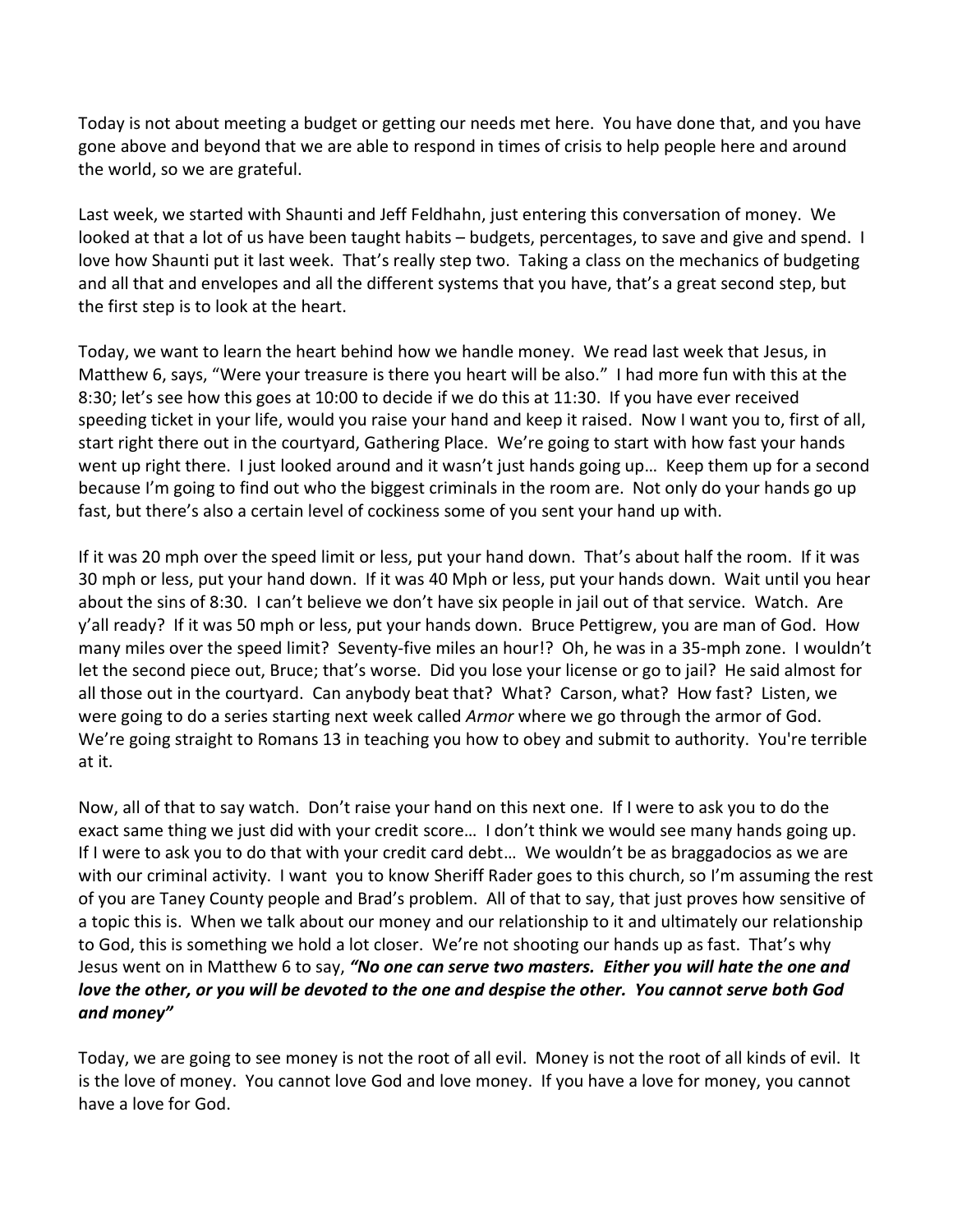So, what we are going to talk about today is authority. I see it all the time. And I would say most people in here, if I were to ask you if you believe in God, the answer would be yes. But a bigger question that that is: Do you trust God? You say you believe in God, but do you trust him, do you take him at his word for how he tells us? Today, we are going to look at four parts of the heart when it comes to money, the step one. Before we get to habits and what to do and the management of it, we want to deal with the heart of it.

Years ago, I took a psychological profile test; it was like 20 years ago. I was going to a church in Forsyth. Pat Kershaw was on the Pastor Search Committee there. She made Amy and I take this psychological test from Pepperdine University that you ended up getting book about it afterwards about how all your problems in life and your problem areas and this.

They were really weird questions. There were hundreds and hundreds and hundreds of questions. There were question like: When you walk by shadows, do you think someone is going to jump out at you? And then I loved this one: Have you ever been eating soup thinking it was poison? These were the type of questions. Anybody here ever think their soup was poison? Yeah, I was thinking, *Oh! Maybe I should. Maybe I didn't know this was an issue*. But then it gives you a report. One of the top things, the top thing it said about my personality and my psyche is that I love authority. I love systems and structures of authority.

Here's what the cool part is. You hear that and you're like, *Oh, so this guy is on a power trip.* No, I actually prefer to be the second, third, fourth in charge. I just like to know who's in charge. Do you know what I'm talking about? I like to know who's in charge, and I like that person to be decisive, and I like that person to be competent, and I like that person to make good decisions. Some of you are thinking about your boss right now. It's hard, right? It's hard following an incompetent person. Many of you go to work every day and your like, *I'm so much brighter than she is. I'm so much brighter than he is.* 

And they listed the jobs I should consider. I had already chosen and felt called by God to be a pastor, but the number one thing it said I should be is a military officer. Again, it doesn't matter what my rank is, my personality pulls towards that structure and knowing who's in charge.

I had a great opportunity to experience this. I had forgotten how much I loved this. A few weeks ago, I was able to go to the Garth Brooks concert. You're like, *Oh here he's bragging. Finally going to bring up that he went to Garth Brooks.* I've been waiting 30 years to see Garth Brooks. One of our teach team members, Adam Donyes, knows that I've been waiting for this and he's at Arrow Head Stadium. Adam and Stephanie took Amy and I to the concert.

I told them, "I can't make any promises, but I could get pretty emotional. If *Tomorrow Never Comes* comes out and he sings it to somebody in the audience, I'm probably going to lose it." Adam and I don't really like crying together; we're not that type of friends. But if you don't know Adam, he is a strong person. I guess you know that. He teaches up here a lot. There's sometimes when he's teaching… He is a strong personality.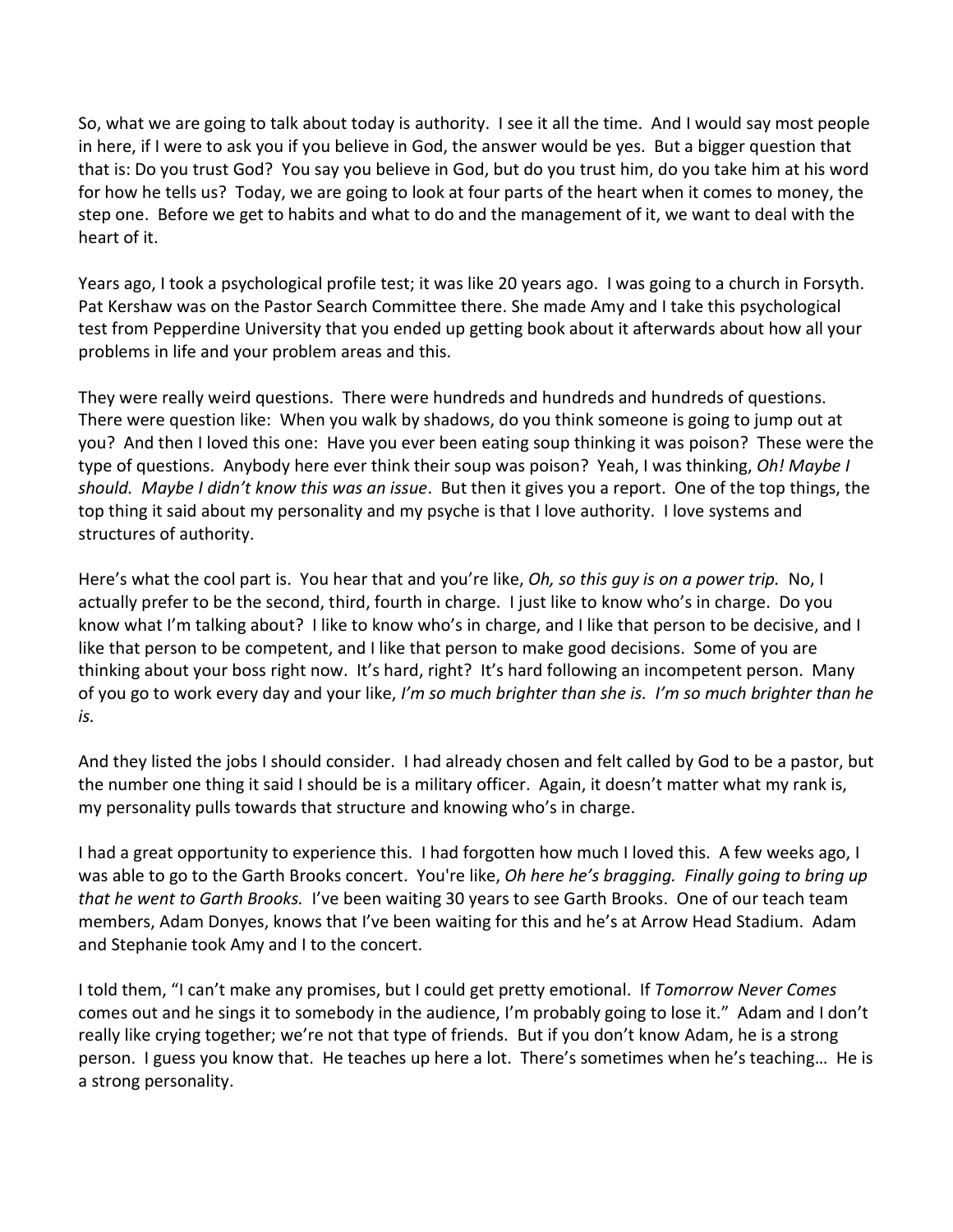But here's what I want you to know, and I think you already know this about Adam. He's very competent. He's very sharp. And make no mistake… He told me we were going and it was going to be a 12 hour day. I said I would drive. I picked Adam and Stephanie up. Amy and I were together for 12 hours until we dropped them off. And make no mistake about it, Adam was in charge for all 12 hours. I was driving; all I had to do was hold the wheel. But he was clearly in charge. We get to the stadium, he gets a great parking lot – parking lot E which is right next to the main doors. I pull into a great spot, and I pulled through.

Adam was like, "Uhh, I don't think I would park here." He was trying to be really gentle about it. He points to the space he wants me to park in. I pull up there and not only does he point to the space he wants me to park in, he tells me how to park in that space. He said, "I'd back into that space if I were you. And I did. And then he took us everywhere. I followed him the entire time. He took us through the bowels of Arrowhead Stadium, the locker room, the press room, to our seats. He said, "I don't want to tell you when we're supposed to leave, but we can either leave and be on the highway in two to three minutes or we can leave and be on the highway in two to three hours. I go, "Well, Garth always ends on *The Dance*, so we can leave right after *The Dance*." And then he had an encore with Trish, so I haven't talked to Adam since that day.

We dropped Adam and Stephanie off at like 2:00 am. I looked at Amy and I said, "That was so refreshing." I can't tell you how much I enjoyed Adam being completely in charge for 12 hours. I'll just tell you, when we go to airports as a family, guess who's in charge? Me. Guess who has to know where the gate is, what time we need to leave, where the bathrooms are on the way to the gate, where the connecting city is. I'm in charge of all of that. And when your kids are very small and you're typing in your advantage number and you're typing in all the details on the kiosk and your kids are wanting to show you trailers from Marvel movies, you're like, "Not right now. Let's get through TSA before we talk about random stuff." So, I'm always on edge. Dads are relating to me right now. You're wondering why your kids are like, "Why is Dad always in such a bad mood on vacation?" It's because we're in charge. And being in charge can be exhausting. But I told Amy I love following people who know what they're doing and are competent.

Many of you have struggled in life with people who can't make decisions when you've worked for them. You don't know if you can even trust them. So, I'm going to ask you the question again. You say you believe in God; do you trust God? The area we will talk about today is one of those things where you can completely trust him and follow him. You can follow him, and you can lay your head on the pillow at night and rest knowing you did the right thing.

Today, what we see with a lot of people is they want to believe in God, but they want to tell you what they think about the scripture. Let me just tell you that what you think about the scripture doesn't change the scripture. This is one of those areas where we need to trust God.

If you have your Bibles, turn to Ecclesiastes 5 and 2 Corinthians 9. We are going to be in both those places today and we're going to be in a lot of other places. We're covering a lot of scripture today as we look at four parts of the heart.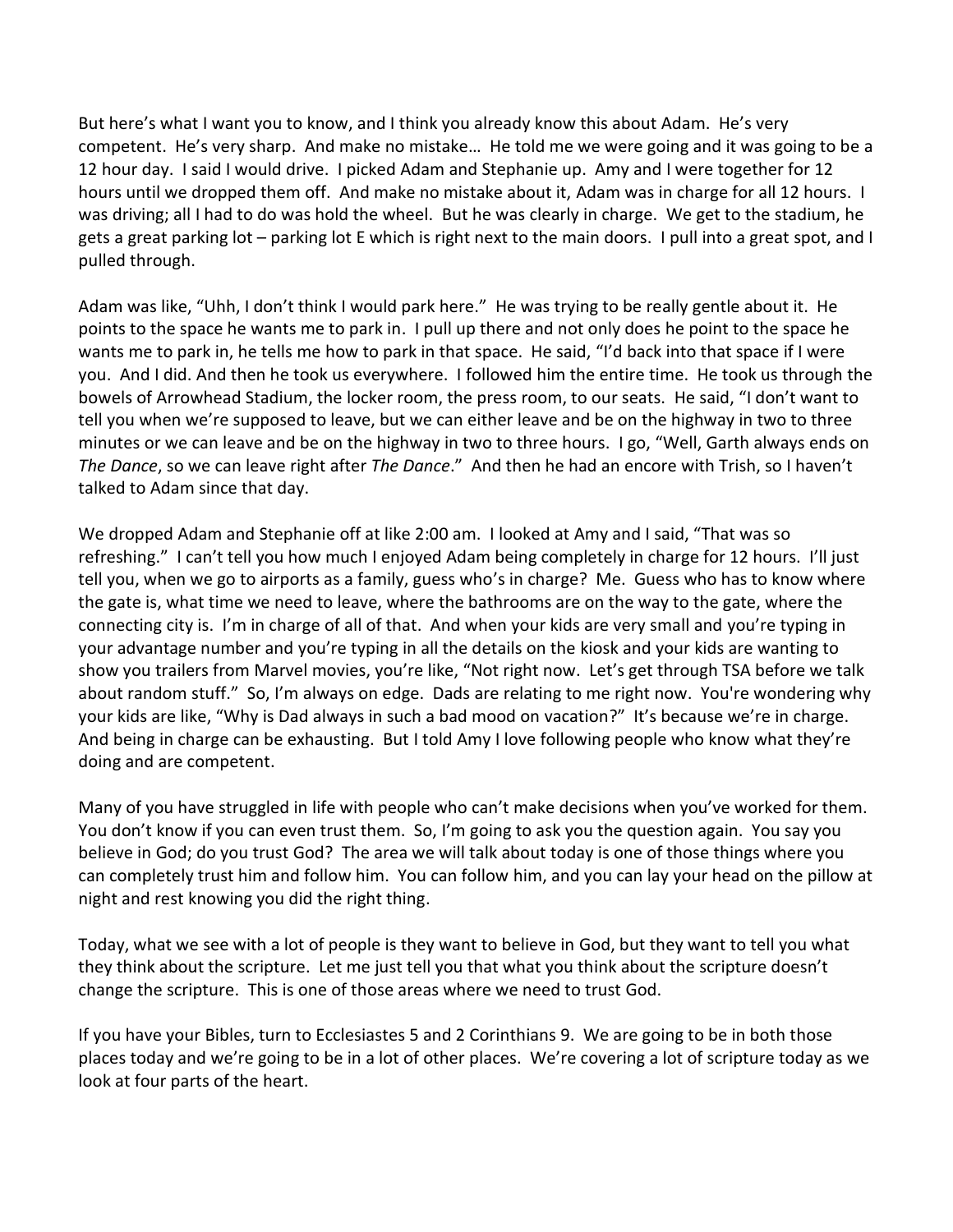The first heart that we want to see today is **A heart of stewardship**. God owns it all – everything you have. You are not an owner, I am not an owner; I am a steward. I am a manager. I am to care for what God has entrusted to me. We read in Ecclesiastes 5: 18-20. I want you to see all the times in this text where *gift* is referred to. The creator, almighty God, the one we believe in and trust in and follow has gifted us what we have. You're going to see this multiple times.

*18 This is what I have observed to be good* (Solomon Says)*: that it is appropriate for a person to eat, to drink and to find satisfaction in their toilsome labor…* The word *toilsome* there means grueling. Life upon the earth and our work can be challenging and grueling and seem to never come to an end. *…under the sun during the few days of life…* So, the few days of life, a theme throughout all of scripture, but the brevity of life – it's a vapor, it's a mist, like a breath. But this is where it starts. The creator of the universe is also the sustainer of it. He gives you the very breath you take now. …*God has given them…* So, start there. He's given you your life. He sustains your life. …*for this is their lot. 19 Moreover, when God…* Now, he didn't just give you your life. When God …*gives someone wealth and possessions…*

If you get time today, I want you to go on YouTube and type in [jimmystewartshenandoah](https://www.google.com/search?rlz=1C1CHBF_enUS876US876&sxsrf=AOaemvLXdxZ65x1NtXOiolzy0mWhOFMEVQ:1630358426185&q=jimmystewartshenandoah&nfpr=1&sa=X&ved=2ahUKEwiG-eS21tnyAhUOHc0KHVIbCBYQvgUoAXoECAEQMw). It's a great movie. It's a 22 second clip of him praying at the table. I can't quote the prayer exactly, but it goes something like this. "God, we worked hard for this food. We sweat for it, we labored for it. We're dog bone tired getting off there, but we thank you nonetheless for what you have provided." The whole emphasis of the prayer is on what they did and he's misunderstanding stewardship in that movie, that it all comes from God.

He gives wealth and possessions and then not only that but *…and the ability to enjoy them…* I love how Shaunti pulled that out last week to say yes, we should save for the future, yes, we should put something away for days when it may be difficult. That's a good thing to do, the scripture teaches that. That's wisdom. But she said, "Don't overlook enjoying the good gifts that God gives you now. Don't be so obsessed with retirement, don't be so obsessed with the future, don't be so obsessed with your 401k that you don't enjoy the food and drink that's on your table this very day. He not only gives this to you, he wants you to enjoy them." *…to accept their lot and be happy in their toil—this is a gift of God. 20 They seldom reflect on the days of their life, because God keeps them occupied with gladness of heart.* Do you know what he's saying here? When you understand ownership, that it all is God's and it comes to you from him, he keeps you occupied with him, not the stuff. You stay occupied, glad, you delight in the creator more than his creation. We're called to care for his creation, we're called to worship the creator.

This is why the covenant that was made with Israel… We read this in Proverbs 3: 9-10 *9 Honor the Lord with your wealth…* Remember the Lord with your wealth. Remember that it all came from him and comes from him. …*with the first fruits of all your crops…* You bring the first fruits to the storehouse, this is recognition of the fact that God owns it all. *10 …then your barns will be filled to overflowing…* and this was a sign of blessing to the children of Israel *…and your vats will brim over with new wine.*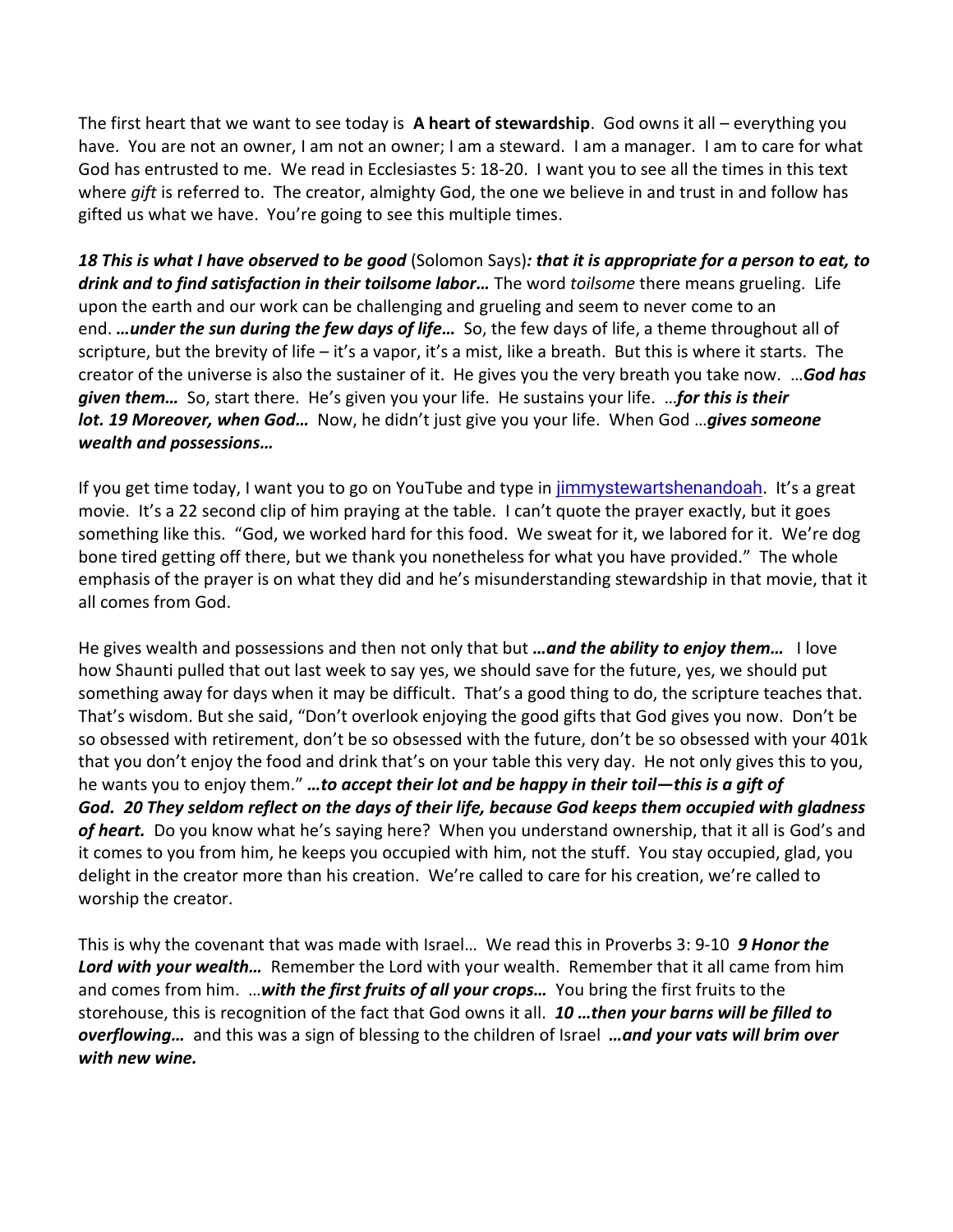I have several friends in this church that have given me defining moments. Over the last 20 years, they get this ownership and stewardship issue. I have one friend who told me years ago when we were starting the church, "Ted, I just want to make sure you're clear on something." I said, "What's that?" He goes, "Everything I own, everything I have, is yours." And I was like what? He goes, "If I have something you need or something you want, say the word and it's yours." Anybody have any friends like that? I want to ask how many of you are like that? I couldn't even process where he was coming from. He was like, "Everything I have, it's yours." Do you know why he was able to say that? It's because he realizes everything he has isn't his. Everything he had wasn't owned by him. His name may have been on the title at the bank or on the title in his safe, but God owns it all and gave it to him. He understood "I'm not just the one who receives the blessings of God, I'm a conduit for it. I'm a channel for it. It comes to me and goes through me."

This is the type of guy you have to be very careful around. Some of you know who I'm talking about, some of you don't and that's okay because it's one of the best parts of a steward when they are secretive about it, when they give in quiet. He's the type that you can't comment on anything in life because he will provide it for you. We were driving down the road one day in the fall here in the Ozarks. The trees were popping. I mean the reds and the orange and the yellow. My wife loves fall, and if you don't love fall, you cannot be friends with my wife; that's how much she loves fall. I was telling him that and joking with him and I said, "Look at these trees, they're beautiful." That's all I'm saying. I'm complimenting the trees, God's creation. My friend dials up the phone and orders four red maple trees delivered to my house. I'm like, "What are you doing?" He said, "Well, you said you like them." I like that Escalade coming my way right here. But you can't call that out because…

Those are big picture ones. In the first service, my friend who has been a part of this church, one of the founding members of this church, part of the group that got Woodland Hills started, Jon Jenkins. I was building a shed in my backyard probably 19 years ago now. He has this beautiful wood level that he brought over. I had one of those \$20.00 aluminum ones. He goes, "Here. You can't really build a big structure with a tiny level, use this one." Y'all, 19 years later, that level is still in my garage. Every time I walk by it, I go, "That's Jon's. I feel terrible. I should probably give it back to him"

I will say this. A couple of times in the first few years of having it I would go, "Jon, I've got your level, I've got to get it to you." And do you know what he said? He said, "Hey, it's yours; don't worry about it. I don't want it." He texted me after the first service. I have to tell you what he texted me. This is so great. He said, "I've been blessed with more than I need. The level is yours. I think ten years is the statute of limitations on ownership. And I said, "You are a generous friend; I would like you to come over to my garage and pick out something really nice for yourself." And he goes, "Well, Ty is needing a car; do you have any of those in your garage right now?" And I said, "Have a great day, Jon. Be blessed."

I'm just going to put this up there and I want you to start mimicking this picture. I don't even have to say a word once this comes up. Just start doing what this picture tells you to do. (picture of the seagulls in Finding Nemo). Mine. Mine. Mine. What does God hear when we're saying mine, mine, mine? Some of us have this tight grip on our stuff and our possessions that God has given us to enjoy, and that God has given us to bless other with.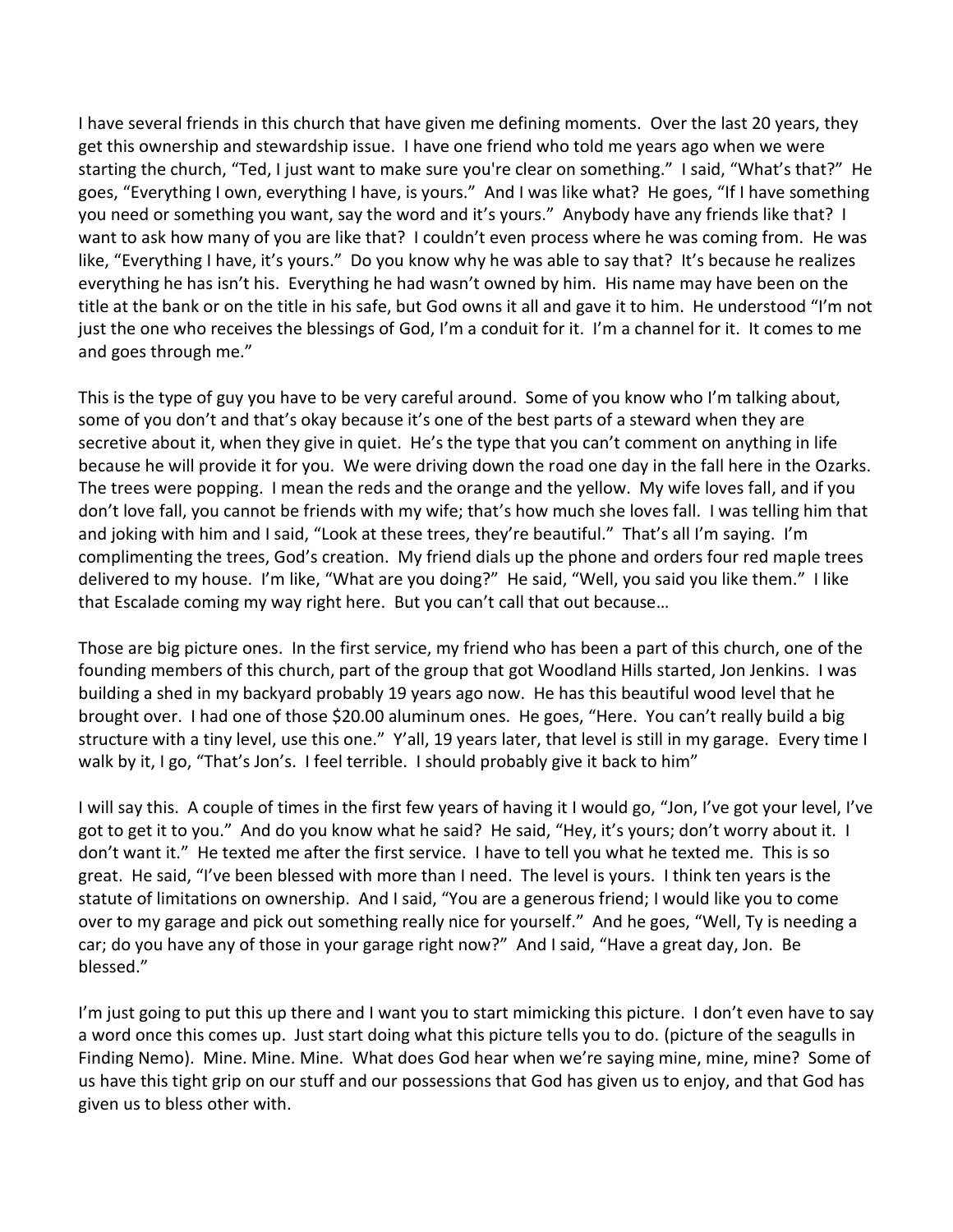Every pastor I know has this illustration. I've heard probably a dozen times from different pastors, and I love it. The illustration of French fries. Do you remember taking your young children…? Some of you are doing it right now, but our kids are older now. You take a three-year-old through the drive-thru and you get them a Happy Meal. You deliver the Happy Meal to the back. You're a mile away from McDonalds and you just want one of the fries and you reach back and what does your kid say? "Mine." You know what you want to do. You want to go over the Central Bank, which is right across the parking lot from McDonalds. You want to take out the maximum amount they let you, \$600.00, go back through the drive thru, fill the back seat with French fries as a lesson to this unemployed three-year-old who has nothing, who owns nothing. "Everything I've given you is from me, your dad. How dare you use the word mine. It's not yours."

But how many of us have that attitude with God? It's mine. You have a family member in need? It's mine. If I give it to you, I won't have it to give later." Don't say to a friend, don't say to a family member, don't say to neighbor, "Come back tomorrow," when you have it with you to give now.

That moves us to the **heart of contentment**. This is what we deal with when our desire outruns our possessions. We read this in Ecclesiastes 5 again. *10 Whoever loves money…* So, see it there again, it's the love of money. *…never has enough…* The person who loves money will never have enough vehicles, they'll never have the latest gadget enough. They'll be so bored with the latest device they got six months ago they will be ready for the next one. *…whoever loves wealth is never satisfied with their income. This too is meaningless.*

This is why the Apostle Paul said to Timothy in 1 Timothy 6: 6-10, *6 But godliness with contentment is great gain. 7 For we brought nothing into the world, and we can take nothing out of it. 8 But if we have food and clothing, we will be content with that.* That's why when we pray, we are to pray "give us this day our annual bread." No, that's not what it says. "Give us this day our daily bread and we will be content." *9 Those who want to get rich fall into temptation and a trap and into many foolish and harmful desires that plunge people into ruin and destruction.* And here it is again. I want you to see this. It's not money, it's not entrepreneurship that's the problem, it's not a desire to build a business. That's not the issue; it's the love of money that affects your relationship with God because you can't love both God and money, you can't serve both God and money. That plunges us into all kinds of evil. *10 For the love of money is a root of all kinds of evil. Some people, eager for money, have wandered from the faith and pierced themselves with many griefs.*

Verse 17 reads, *17 Command those who are rich in this present world not to be arrogant nor to put their hope in wealth…* Have a 401k, just don't put your hope in it. Have savings for the future, just don't put your hope in it. Have a pension, just don't put your hope in it. Look forward to that Social Security check, just don't put our hope in it. *…which is so uncertain.* I think I'm going to get a Social Security check in 20 years. Maybe… It's uncertain. It's not guaranteed. …*but to put their hope in*  **God, who richly provides us with everything for our enjoyment.** It's all throughout scripture.

So, it's the heart of stewardship, the heart of contentment. As we move toward giving, I'm going to encourage you to turn to 2 Corinthians 9. We are to do all this giving with **a heart of cheerfulness**. We don't use guilt and shame at this church to get people to give. We don't do that with volunteers either.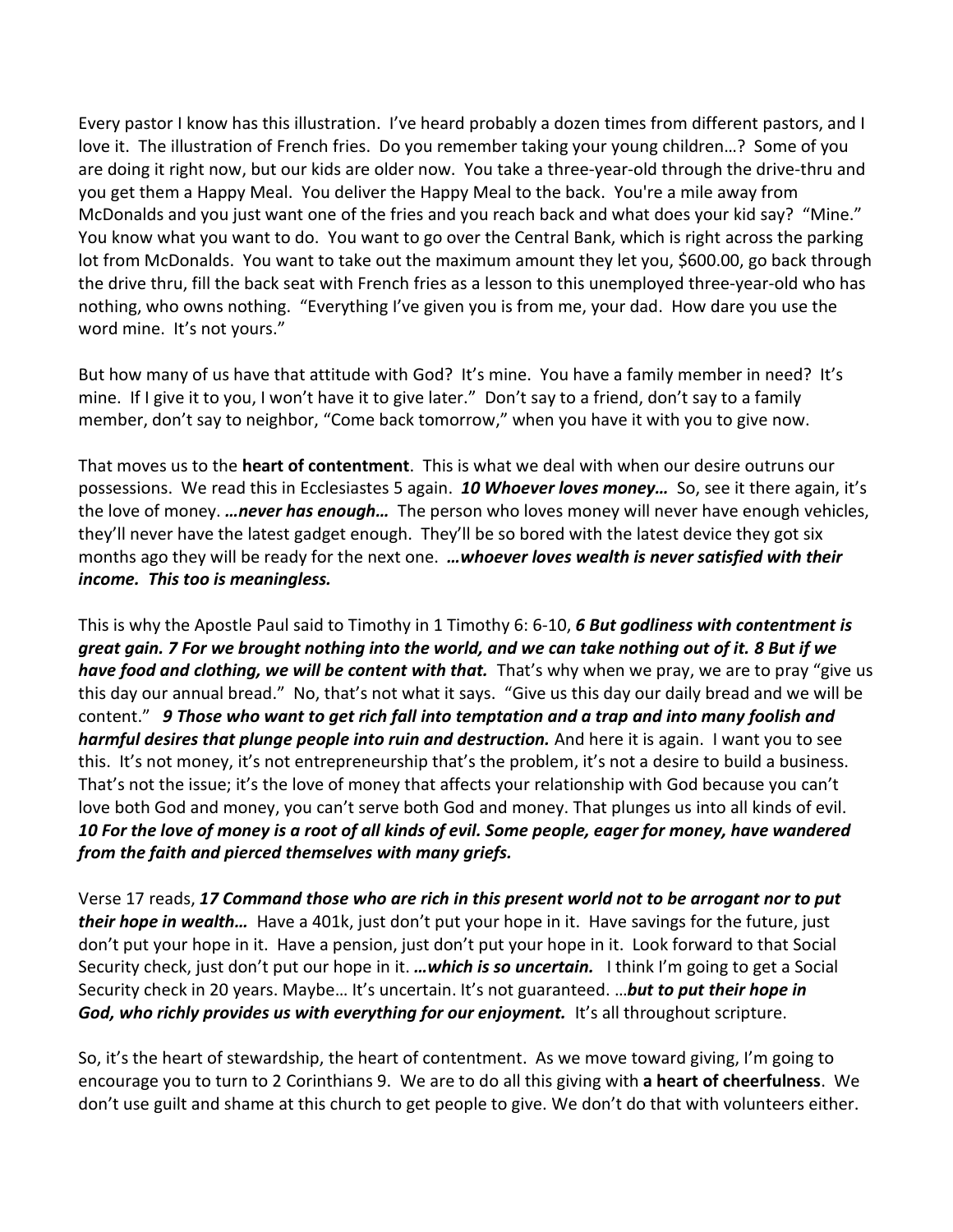We don't tell you, "Money is tight, and volunteers are tight. We used to give your kids five Gold Fish crackers when they came into the class; we're down to two per kid." We don't do any of that stuff here. That's icky. But we want you, when you give, to give with such joy and excitement. And when you're giving with joy, it really settles those first two that we looked at. You understand who owns it all. You're not stressed about *I can't give it now. If I give it now, I won't have anything to give later*. That's that scarcity mindset that many of us deal with.

We got back from a trip to Alaska last week. I was able to lead a fishing trip disguised as a marriage retreat. I always want to encourage you to do it. We had folks from our church that were there, and it was like the last salmon run of the summer. I don't feel I deal with the scarcity mindset, but I guess the fisherman in me just came out. We would stand there on the bank of the Kenai River right there at the resort that we stayed at. And just one right after another, 24 hours a day, these fish are running and I'm just sitting there. They'd say, "Hey, you ready to eat?" And I'm like, "No, there are fish right here." I would wake up in the morning… I can't explain it to you. I was panicky. I was like, "Why are my waders not on yet; I should be out there." The owner would go, "Do you want breakfast?" I'd be like… I didn't say this on the outside, but on the inside, I was like, *NO! we've got to get out there because we've missed thousands of fish in the last hour.*

I think that's how a lot of us deal with all of this. We don't find joy in giving because we're like, "If I give it, I won't have it." That's not at all the mentality of a disciple of Jesus. By the way, if you love that word discipleship, and you're always talking about going deeper and getting deeper in the Word and diving in, I encourage you, go deep with this topic and the topic of generosity. I can tell a lot about how much of a disciple of Jesus you are by your level of cheerfulness and contentment and your desire to give with a joyful heart.

We read that in 2 Corinthians 9: 6-7, *6 Remember this: Whoever sows sparingly will also reap sparingly…* It's the person who has the scarcity mindset. "I gotta be out there. I gotta get while the getting is good." *…and whoever sows generously will also reap generously.* Guess what? Unless something major happens, the salmon run is going to happen again next year. I may or may not be there, but I know where to go if I need it. *7 Each of you should give what you have decided in your heart to give, not reluctantly or under compulsion…* So, there's this level of spontaneity involved with giving. Cheerful giving is, "I see a need, I'm going to meet it right now." So, give what you decided to give *…for God loves a cheerful giver.*

So, be content, know who owns it all, just be a manager of it, give with cheerfulness and then give as we've been talking about with generosity. This is the key. And I would pray this is for every single person in here. Every person watching. Every person outside. That we would have **a heart of generosity.**

Continuing in 2 Corinthians 9, *10 Now he who supplies seed to the sower…* There it is again. It all comes from God. **…***and bread for food will also supply and increase your store of seed and will enlarge the harvest of your righteousness.* So, get that. It's not just a physical blessing that we're receiving from our generosity, but there's a spiritual blessing. Watch what happens when we understand stewardship and when we understand contentment and when we are cheerful in our giving to the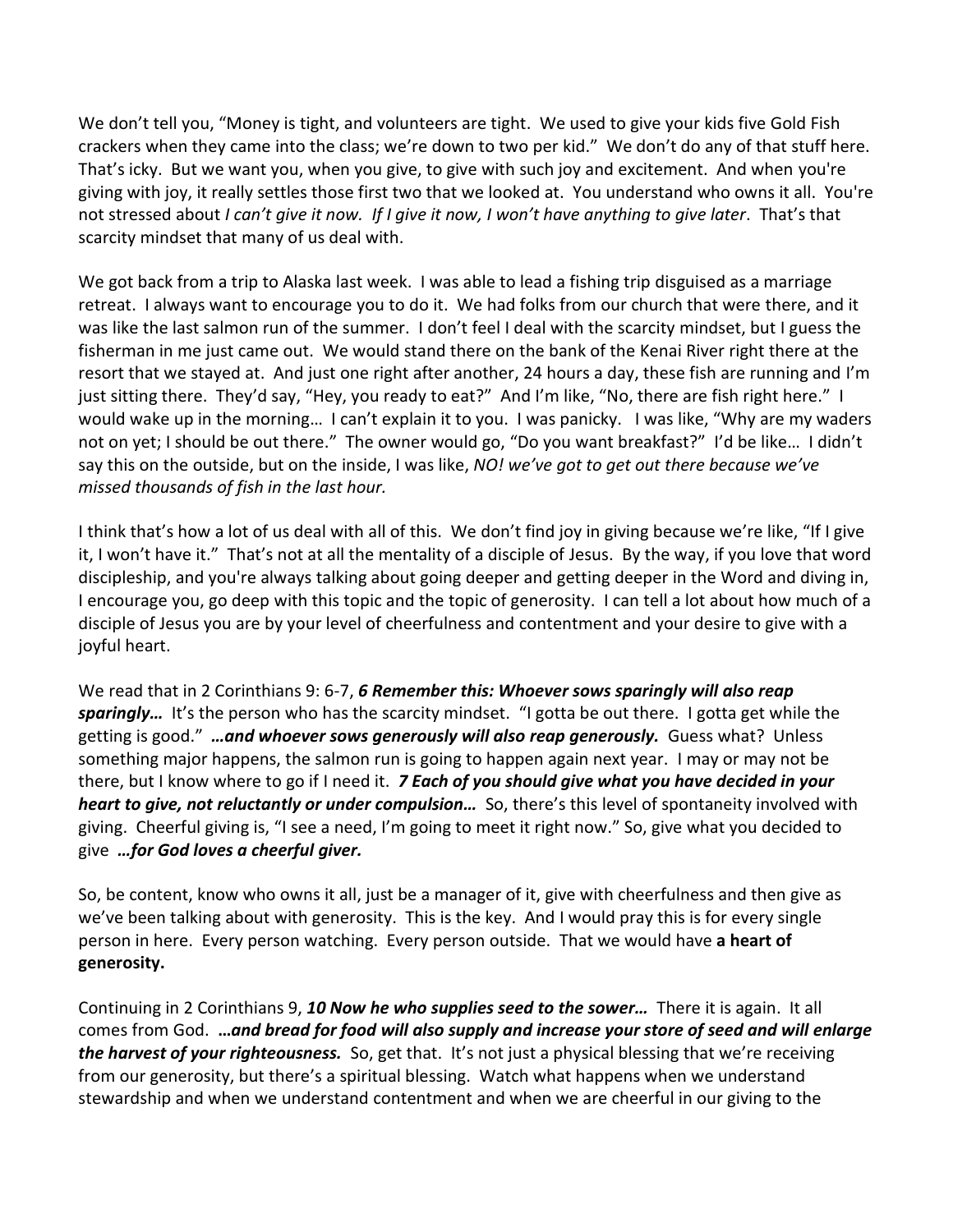people around us. Not just the people that you're giving to, not just the family member that you're helping, but those around them. *11 You will be enriched in every way so that you can be generous on every occasion…* There it is, that spontaneity that when a need presents itself, you're ready to respond and to give.

Can I just say one thing about our church? I say this over and over again. This is what I love. When there is a crisis that hits, we don't have to stand up and wait a week to gather as a church and go, "Hey, an earthquake just hit Haiti; we need you to give today; we are sending money down." It's already there and ready to give. We can respond immediately and as you continue to give well so we can do that, so we can respond to needs in our town and our nation, around the world on every occasion. …*and through us your generosity will result in thanksgiving to God.* It's not for a pat on your back. It's not for people to recognize it and present you with a giant check. That's not what we're doing this for. We are generous people because we want people to return thanksgiving to God because they see, as my friend who gives everything away that he has, that you understand it's not his anyway; it's God's. And when I receive it through this person or through that person, I return thanksgiving to God.

So, how do we do this practically? This comes from a heart of a pastor who loves you and this is not to judge or condemn or to tear you down, but some of you have been a part of this church for years and you've given nothing. I want to encourage you. If you give nothing, start today with something. Now they always get nervous, the counters of the money at the church. I don't ever see this, but they say, "Ted, whenever a message like this happens and then you encourage people to give on the way out, we look like the end of a night at a bar where the waiters are counting their tips. It's just like a pile and a mound of ones and fives." Listen, don't swing by the box today and drop two bucks just so people can see you. That's not it at all. But the way, now days, over 60% of you are giving online. So, there is no need for you to walk around trying to… That's not at all what this is about. They had these shirts years ago. I think we threw some out at our church when we used to pass the buckets. The shirt read, "I give online." Just so people don't judge you as the buckets come by. But that's getting a little weird. But if you give nothing, give something and decide what to give. If you give something, look for more opportunities to give.

I had a professor at Dallas Seminary years ago. His name is Ramesh Richard. This is another defining moment in my life. He taught me about generosity really for the very first time. He made this statement and I never forgot it and it changed a lot about what I wanted to do and be the rest of my life as a follower of Jesus. He said, "Tithing is where generosity begins, not ends. Giving 10% of you income is where generosity begins, not ends." He had all these other things he and his wife decided in their heart to give beyond tithing. One of the things he said and the day he said it, I knew it was from the Lord for me, and I know other students heard it. He said, "My wife and I decided years ago when we got married…" He's obviously much older than I. And I'm a 23-year-old, paying cash through seminary, working two jobs. I know that's what some of you are thinking. This generosity is for people who have made it. The Hebrew term for that is "haaaa." Not true. He said and I'll never forget it… He had a lot of other things I forgot that he and his wife do, but Amy and I decided this is one we wanted to do. He said, "We made the decision that 10% was the bear minimum, but we also made the decision that our mortgage payment would never be higher than our check to the church."